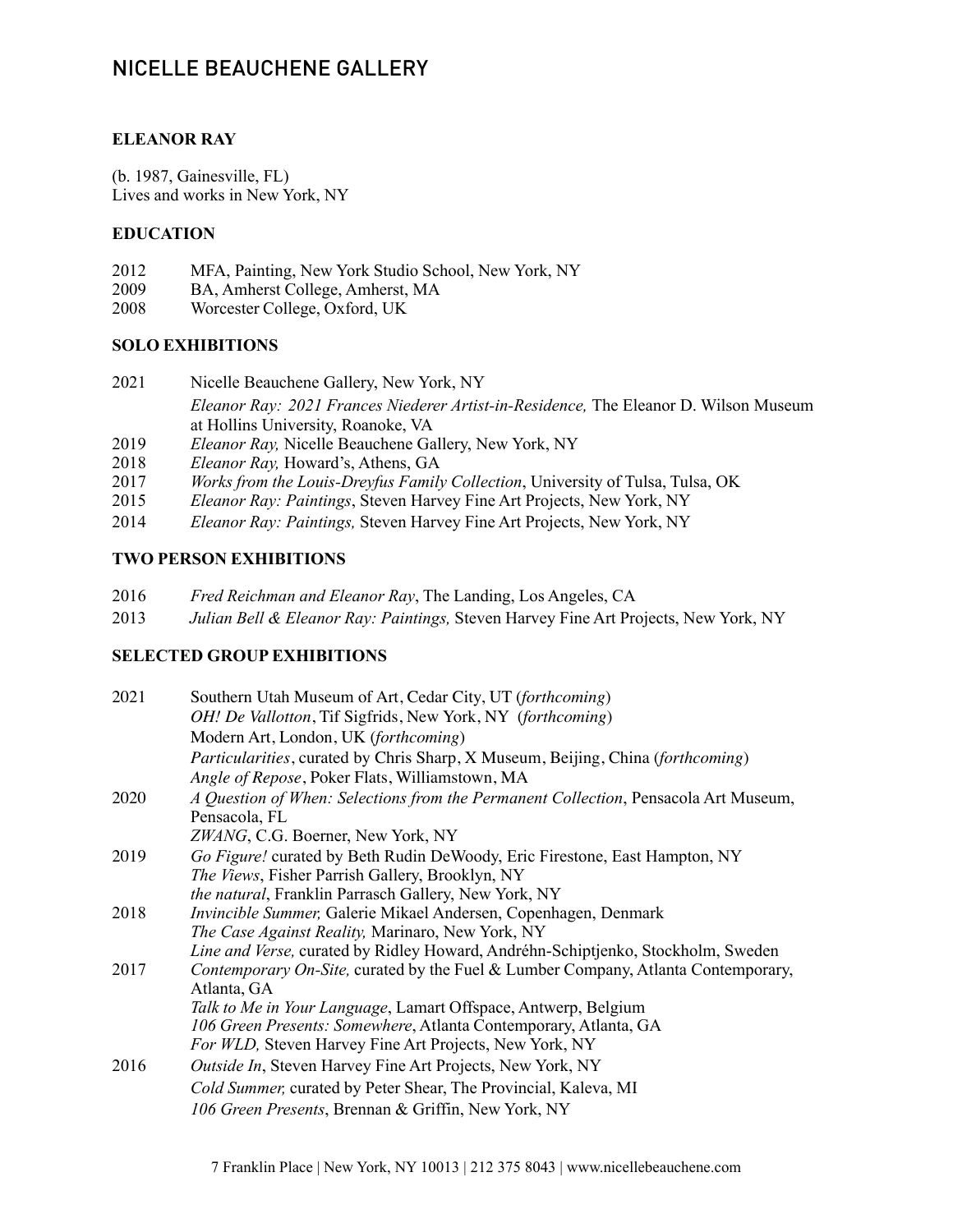# NICELLE BEAUCHENE GALLERY

|      | If Only Bella Abzug Were Here, Marc Straus, New York, NY<br>genius loci, Rothschild Fine Art, Tel Aviv, Israel                                                                   |
|------|----------------------------------------------------------------------------------------------------------------------------------------------------------------------------------|
| 2015 | <i>Feast of Planes,</i> curated by John Lee, College of William and Mary, Williamsburg, VA<br>The Thing Itself, curated by John Yau, Center for Contemporary Art, Bedminster, NJ |
|      | <i>Not in One Day</i> , Rothschild Fine Art, Tel Aviv, Israel                                                                                                                    |
|      | Exhibition of Work by Newly Elected Members and Recipients of Honors and Awards,                                                                                                 |
|      | American Academy of Arts and Letters, New York, NY                                                                                                                               |
|      | <i>Invitational Exhibition of Visual Arts</i> , American Academy of Arts and Letters, New York, NY                                                                               |
| 2014 | Beyond the Pale, curated by Sam McKinniss, Interstate Projects, Brooklyn, NY                                                                                                     |
|      | BRIC Biennial: Volume I, Downtown Edition, BRIC House, Brooklyn, NY                                                                                                              |
|      | Cool and Dark, Comfort Station, Chicago, IL                                                                                                                                      |
|      | Between Matter and Experience, University of the Arts, Philadelphia, PA                                                                                                          |
| 2013 | On the Horizon, curated by Kellyann Monaghan, Adelphi University, Garden City, NY                                                                                                |
|      | Door/room/window, Steven Harvey Fine Art Projects, New York, NY                                                                                                                  |
|      | Traces of Omnipresence, curated by Leslie Kerby, 308 at 156 Project Artspace, New York, NY                                                                                       |
| 2012 | A.I.R. Gallery's 10th Biennial, curated by Ingrid Schaffner, A.I.R. Gallery, Brooklyn, NY                                                                                        |

*MFA Thesis Exhibition*, New York Studio School, New York, NY

## **BIBLIOGRAPHY**

| 2021 | Scott, Andrea K. "Eleanor Ray—Goings On About Town." The New Yorker, 31 May.                                       |
|------|--------------------------------------------------------------------------------------------------------------------|
|      | Maziar, Paul. "Spirit of Inquiry: Eleanor Ray." BOMB, 18 May.                                                      |
|      | Chayka, Kyle. "Eleanor Ray Shows Painting's Power to Capture the Passage of Time in                                |
|      | Space." ARTnews, 12 May.                                                                                           |
|      | Shea, Andrew L. "Critic's Notebook." The New Criterion, 10 May.                                                    |
| 2020 | Maziar, Paul. "Eleanor Ray: Suggesting Paradise at the Hollywood Roosevelt." LA Weekly, 18<br>Feb.                 |
| 2019 | Tolbert, Shane. "West by Southwest: Considering Landscape in Contemporary Art." Southwest<br>Contemporary, 24 May. |
|      | Chayka, Kyle. "Eleanor Ray's Minimalist Memories." The Paris Review, 7 Feb.                                        |
|      | Shea, Andrew L. "Eleanor Ray at Nicelle Beauchene Gallery." The New Criterion, 23 Jan.                             |
|      | Dayal, Mira. "Critics' Picks." Artforum, 18 Jan.                                                                   |
|      | Fateman, Johanna. "Eleanor Ray — Goings On About Town." The New Yorker, 18 Jan.                                    |
|      | Yau, John. "Eleanor Ray's Sacred Spaces." <i>Hyperallergic</i> , 13 Jan.                                           |
| 2018 | Bates, Madeline. "Charles Harlan, Eleanor Ray, and Ree Morton in Athens, GA." Burnaway,                            |
|      | 14 Sept.                                                                                                           |
| 2017 | Dillon, Noah. "Review: Landscapes Into Art." Modern Painters, Mar.                                                 |
| 2016 | Yau, John. "Why Give a Name to It?" Hyperallergic, December 18.                                                    |
|      | Ollman, Leah. "Review: Painters Fred Reichman and Eleanor Ray." Los Angeles Times, 31                              |
|      | May.                                                                                                               |
|      | Yau, John. "Two Independent Spirits: Fred Reichman and Eleanor Ray," April (exhibition                             |
|      | catalog)                                                                                                           |
|      | Zabicki, Gwendolyn. "A Conversation with Eleanor Ray," FIGURE/GROUND, Apr.                                         |
| 2015 | Yau, John. "For the Love of Paint." Hyperallergic, 20 Dec.                                                         |
|      | Greenwald, Xico. "Grand Tourists." The New York Sun, 14 Dec.                                                       |
|      | Cohen, David. "Arteritical Pick: Eleanor Ray at Steven Harvey Fine Art Projects."                                  |
|      | <i>artcritical</i> , Nov.                                                                                          |
|      | Griffin, Nora. "Eleanor Ray: Specific Spaces." November. (exhibition catalog)                                      |
|      | Feelings: Soft Art, Skira Rizzoli, New York, NY, 3 Nov.                                                            |
|      | Heeduk, Ra (나희덕). To Her, Yekyong Press, Seoul. (poetry book)                                                      |
| 2014 | McKinniss, Sam. Beyond the Pale, October. (exhibition catalog)                                                     |
|      |                                                                                                                    |